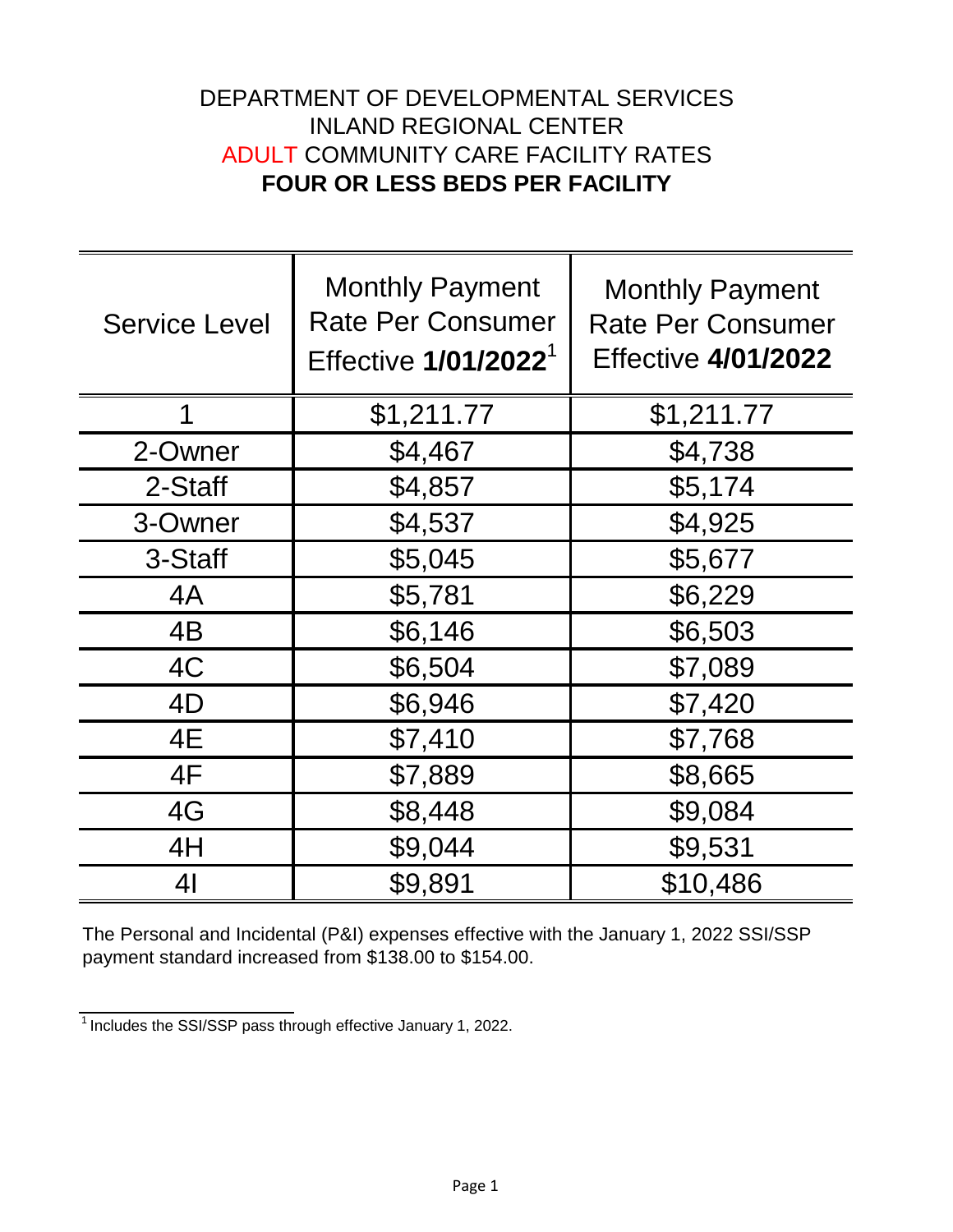## DEPARTMENT OF DEVELOPMENTAL SERVICES INLAND REGIONAL CENTER ADULT COMMUNITY CARE FACILITY RATES **FIVE OR SIX BEDS PER FACILITY**

| <b>Service Level</b> | <b>Monthly Payment</b><br><b>Rate Per Consumer</b><br>Effective 1/01/2022 <sup>1</sup> | <b>Monthly Payment</b><br><b>Rate Per Consumer</b><br><b>Effective 4/01/2022</b> |
|----------------------|----------------------------------------------------------------------------------------|----------------------------------------------------------------------------------|
| 1                    | \$1,211.77                                                                             | \$1,211.77                                                                       |
| 2-Owner              | \$3,095                                                                                | \$3,437                                                                          |
| 2-Staff              | \$3,377                                                                                | \$3,752                                                                          |
| 3-Owner              | \$3,696                                                                                | \$4,214                                                                          |
| 3-Staff              | \$4,060                                                                                | \$4,754                                                                          |
| 4A                   | \$4,645                                                                                | \$5,193                                                                          |
| 4B                   | \$4,985                                                                                | \$5,448                                                                          |
| 4C                   | \$5,324                                                                                | \$6,046                                                                          |
| 4D                   | \$5,720                                                                                | \$6,343                                                                          |
| 4E                   | \$6,163                                                                                | \$6,675                                                                          |
| 4F                   | \$6,612                                                                                | \$7,553                                                                          |
| 4G                   | \$7,120                                                                                | \$7,934                                                                          |
| 4H                   | \$7,682                                                                                | \$8,355                                                                          |
| 41                   | \$8,476                                                                                | \$9,299                                                                          |

The Personal and Incidental (P&I) expenses effective with the January 1, 2022 SSI/SSP payment standard increased from \$138.00 to \$154.00.

 $\frac{1}{1}$  Includes the SSI/SSP pass through effective January 1, 2022.